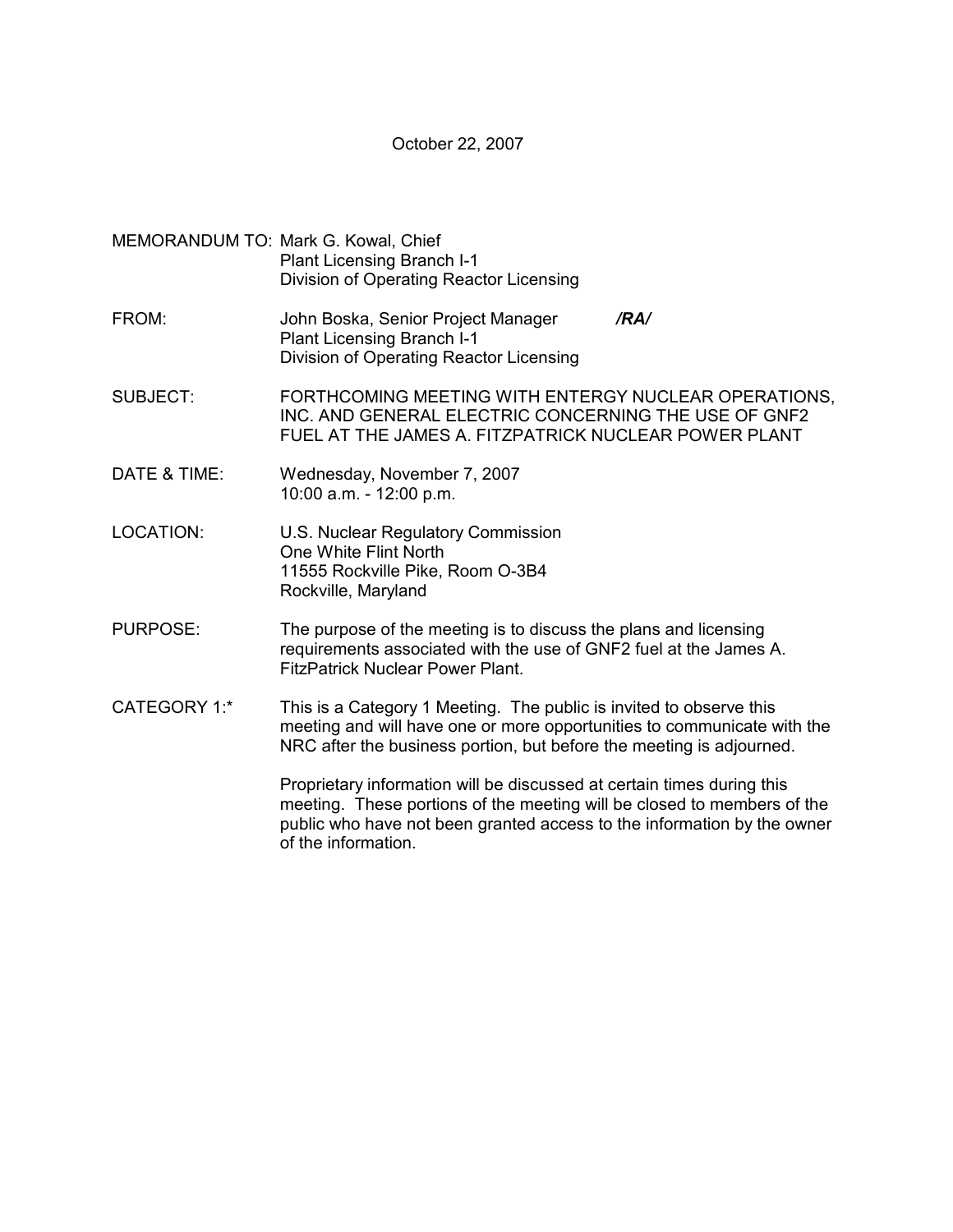- PARTICIPANTS: Participants from the NRC include members of the Office of Nuclear Reactor Regulation (NRR).
	- A. Mendiola J. Kim **R. Plasse**<br>
	M. Kowal **R. Plasse**<br>
	G. Rorke

NRC (NRR) ENTERGY GE J. McCann R. Reeves B. Ford J. Harrison<br>
P. Clifford J. Costedio A. Lingenfel G. Rorke

J. Costedio A. Lingenfelter<br>
F. Smith R. Fawcett

Docket No. 50-333

Enclosure: Agenda

cc w/encl: See next page

MEETING CONTACT: John Boska, NRR 301-415-2901 jpb1@nrc.gov

\* Commission's Policy Statement on "Enhancing Public Participation in NRC Meetings" (67 FR 36920), May 28, 2002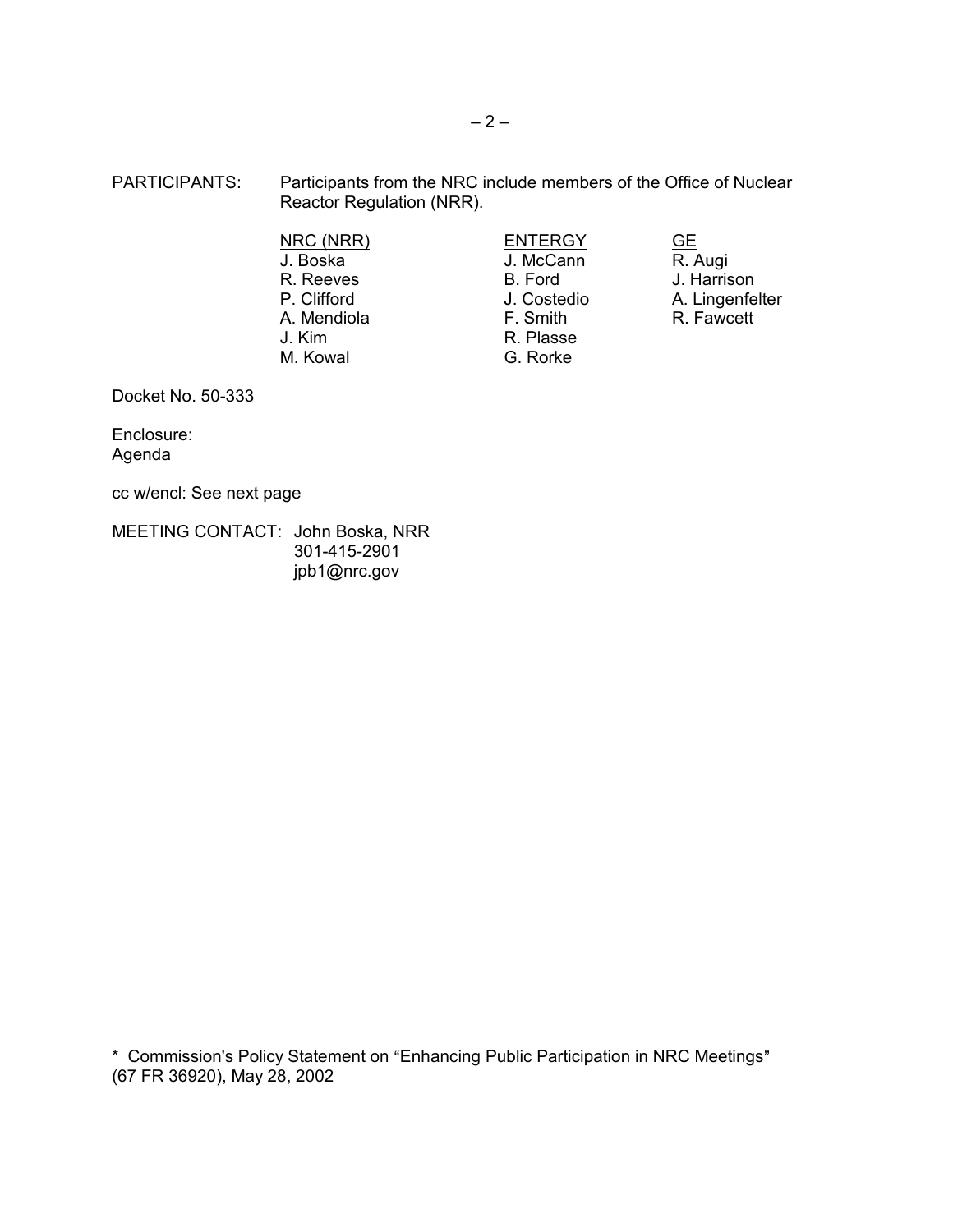- PARTICIPANTS: Participants from the NRC include members of the Office of Nuclear Reactor Regulation (NRR).
	- NRC (NRR) ENTERGY GE J. Boska J. McCann R. Reeves B. Ford J. Harrison A. Mendiola J. Kim R. Plasse M. Kowal G. Rorke

P. Clifford **Canadia Control** J. Costedio A. Lingenfelter A. Mendiola Costedio A. Lingenfelter

Docket No. 50-333

Enclosure: Agenda

cc w/encl: See next page

MEETING CONTACT: John Boska, NRR 301-415-2901 jpb1@nrc.gov

\* Commission's Policy Statement on "Enhancing Public Participation in NRC Meetings" (67 FR 36920), May 28, 2002

ADAMS ACCESSION NUMBER: ML

|             | OFFICE LPL1-1/PM | PI 1-1/I A       | $LPL1-1/BC$ |
|-------------|------------------|------------------|-------------|
| <b>NAME</b> | IJ. Boska        | <b>S.</b> Little | M. Kowal    |
| DATE        | 10/19/07         | 10/22/07         | 10/22/07    |

OFFICIAL RECORD COPY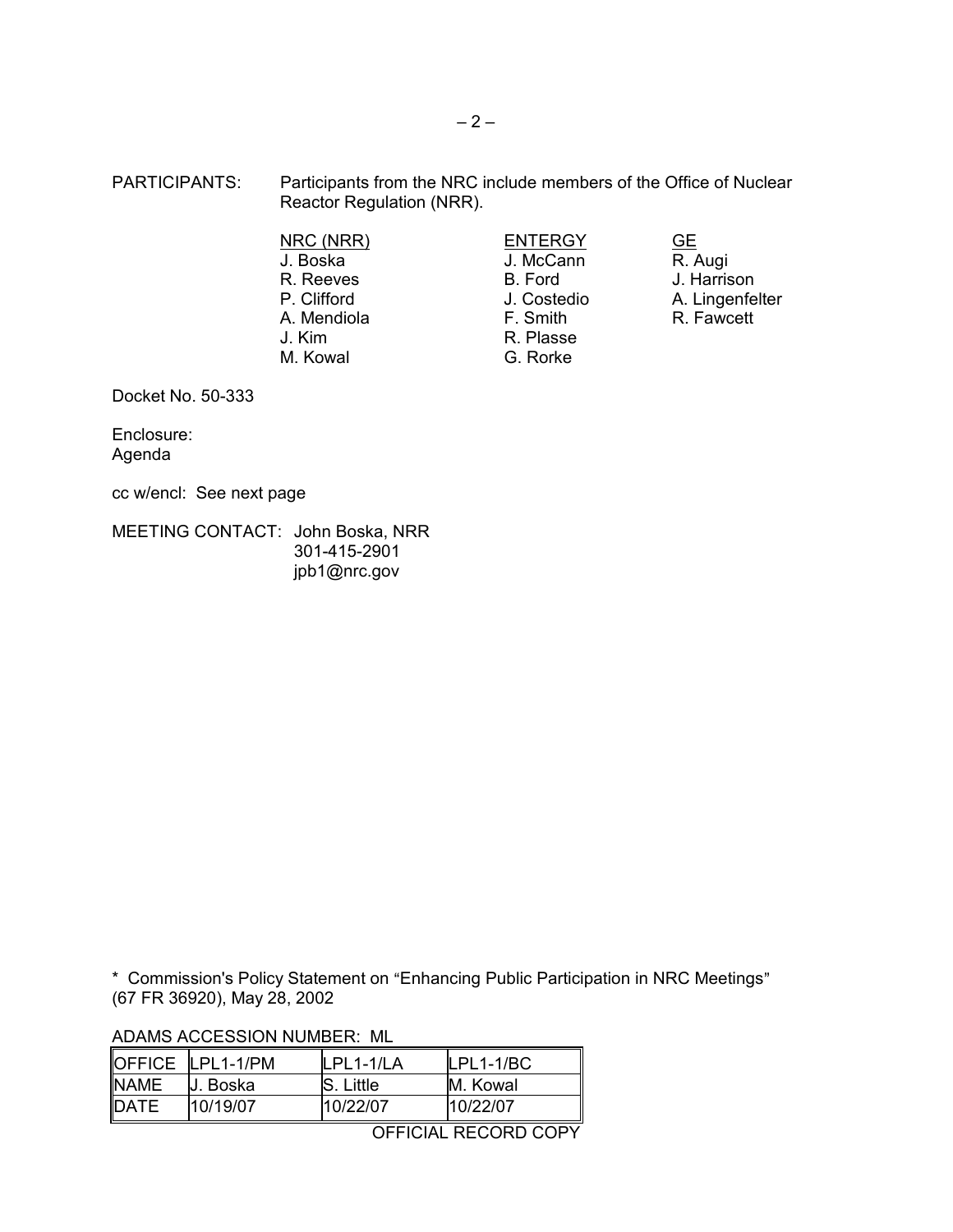## DISTRIBUTION:

PMNS PUBLIC LPL1-1 Reading File RidsNrrDorl RidsNrrDorlLpl1-1 RidsNrrDirsltsb RidsNrrPMJBoska RidsNrrLASLittle RidsNrrWpcMail ECobey, RI **MKowal** RReeves **PClifford** AMendiola JKim RidsOGCMailCenter RidsEDOMailCenter RidsOPAMail RidsRgn1MailCenter RidsAcrsAcnw&mMailCenter Receptionist, OWFN Receptionist, TWFN

cc: Plant Mailing List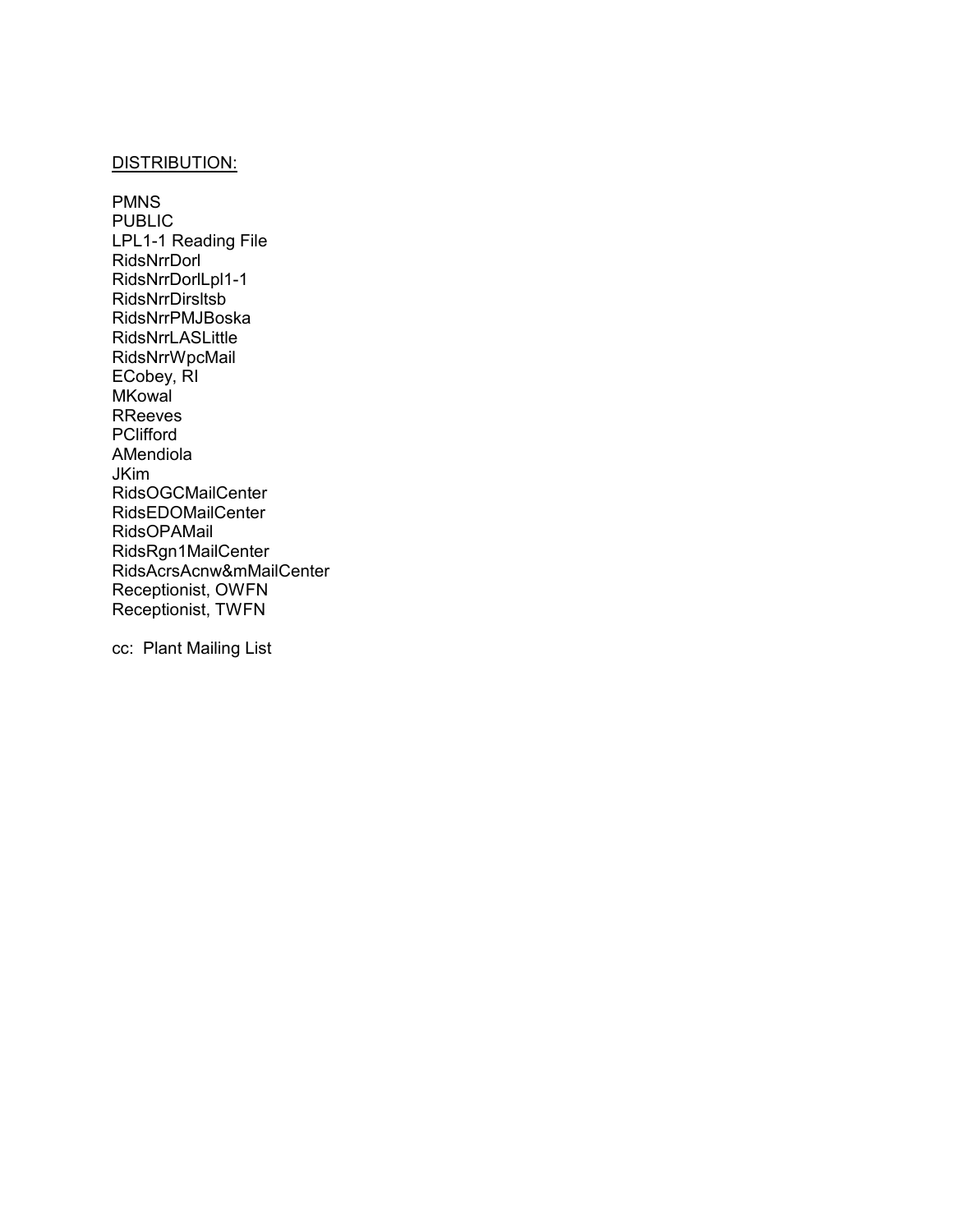## FitzPatrick Nuclear Power Plant

cc:

Mr. Michael R. Kansler President & CEO / CNO Entergy Nuclear Operations, Inc. 1340 Echelon Parkway Jackson, MS 39213

Mr. John T. Herron Sr. Vice President Entergy Nuclear Operations, Inc. 1340 Echelon Parkway Jackson, MS 39213

Sr. Vice President Engineering & Technical Services Entergy Nuclear Operations, Inc. 1340 Echelon Parkway Jackson, MS 39213

Mr. Peter T. Dietrich Site Vice President Entergy Nuclear Operations, Inc. James A. FitzPatrick Nuclear Power Plant P.O. Box 110 Lycoming, NY 13093

Mr. Kevin J. Mulligan General Manager, Plant Operations Entergy Nuclear Operations, Inc. James A. FitzPatrick Nuclear Power Plant P.O. Box 110 Lycoming, NY 13093

Mr. Oscar Limpias Vice President Engineering Entergy Nuclear Operations, Inc. 1340 Echelon Parkway Jackson, MS 39213

Mr. Joseph P. DeRoy Vice President, Operations Support Entergy Nuclear Operations, Inc. 1340 Echelon Parkway Jackson, MS 39213

Mr. John A. Ventosa GM, Engineering Entergy Nuclear Operations, Inc. 440 Hamilton Avenue White Plains, NY 10601

Mr. John F. McCann Director, Nuclear Safety & Licensing Entergy Nuclear Operations, Inc. 440 Hamilton Avenue White Plains, NY 10601

Ms. Charlene D. Faison Manager, Licensing Entergy Nuclear Operations, Inc. 440 Hamilton Avenue White Plains, NY 10601

Mr. Ernest J. Harkness Director, Oversight Entergy Nuclear Operations, Inc. 1340 Echelon Parkway Jackson, MS 39213

Mr. Michael J. Colomb Director of Oversight Entergy Nuclear Operations, Inc. 440 Hamilton Avenue White Plains, NY 10601

Director, Nuclear Safety Assurance Entergy Nuclear Operations, Inc. James A. FitzPatrick Nuclear Power Plant P.O. Box 110 Lycoming, NY 13093

Mr. James Costedio Manager, Licensing Entergy Nuclear Operations, Inc. James A. FitzPatrick Nuclear Power Plant P.O. Box 110 Lycoming, NY 13093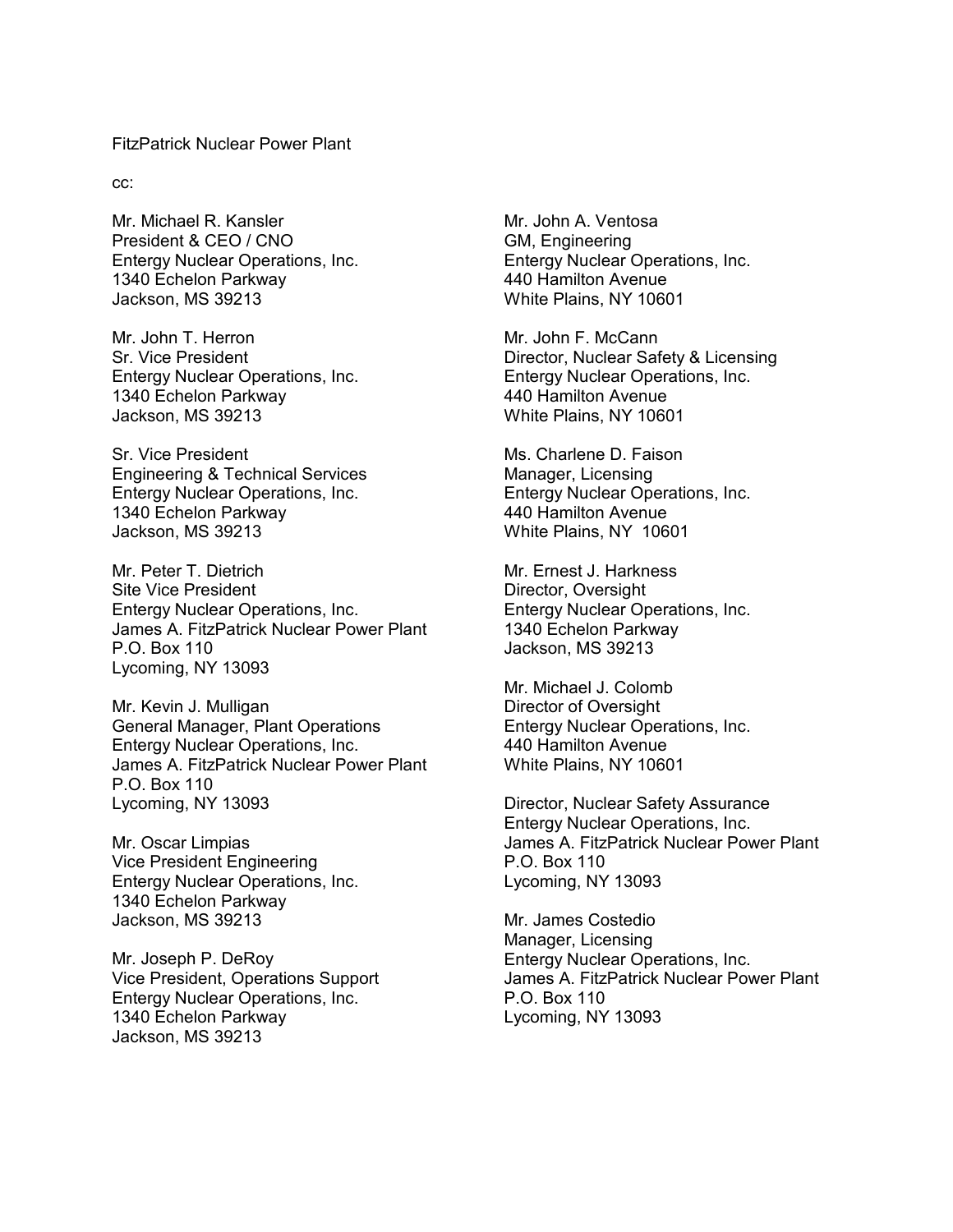FitzPatrick Nuclear Power Plant

cc:

Mr. William C. Dennis Assistant General Counsel Entergy Nuclear Operations, Inc. 440 Hamilton Avenue White Plains, NY 10601

Regional Administrator, Region I U.S. Nuclear Regulatory Commission 475 Allendale Road King of Prussia, PA 19406

Resident Inspector's Office James A. FitzPatrick Nuclear Power Plant U. S. Nuclear Regulatory Commission P.O. Box 136 Lycoming, NY 13093

Mr. Michael Balboni Deputy Secretary for Public Safety State Capitol, Room 229 Albany, NY 12224

Mr. Charles Donaldson, Esquire Assistant Attorney General New York Department of Law 120 Broadway New York, NY 10271

Mr. John P. Spath New York State Energy, Research, and Development Authority 17 Columbia Circle Albany, NY 12203-6399

Mr. Paul Eddy New York State Dept. of Public Service 3 Empire State Plaza Albany, NY 12223-1350

Oswego County Administrator Mr. Steven Lyman 46 East Bridge Street Oswego, NY 13126

Supervisor Town of Scriba Route 8, Box 382 Oswego, NY 13126

Mr. James H. Sniezek BWR SRC Consultant 5486 Nithsdale Drive Salisbury, MD 21801-2490

Mr. Michael D. Lyster BWR SRC Consultant 5931 Barclay Lane Naples, FL 34110-7306

Mr. John Doering BWR SRC Consultant P.O. Box 189 Parker Ford, PA 19457

Mr. Michael A. Balduzzi Sr. Vice President & COO Regional Operations, NE Entergy Nuclear Operations, Inc. 440 Hamilton Avenue White Plains, NY 10601